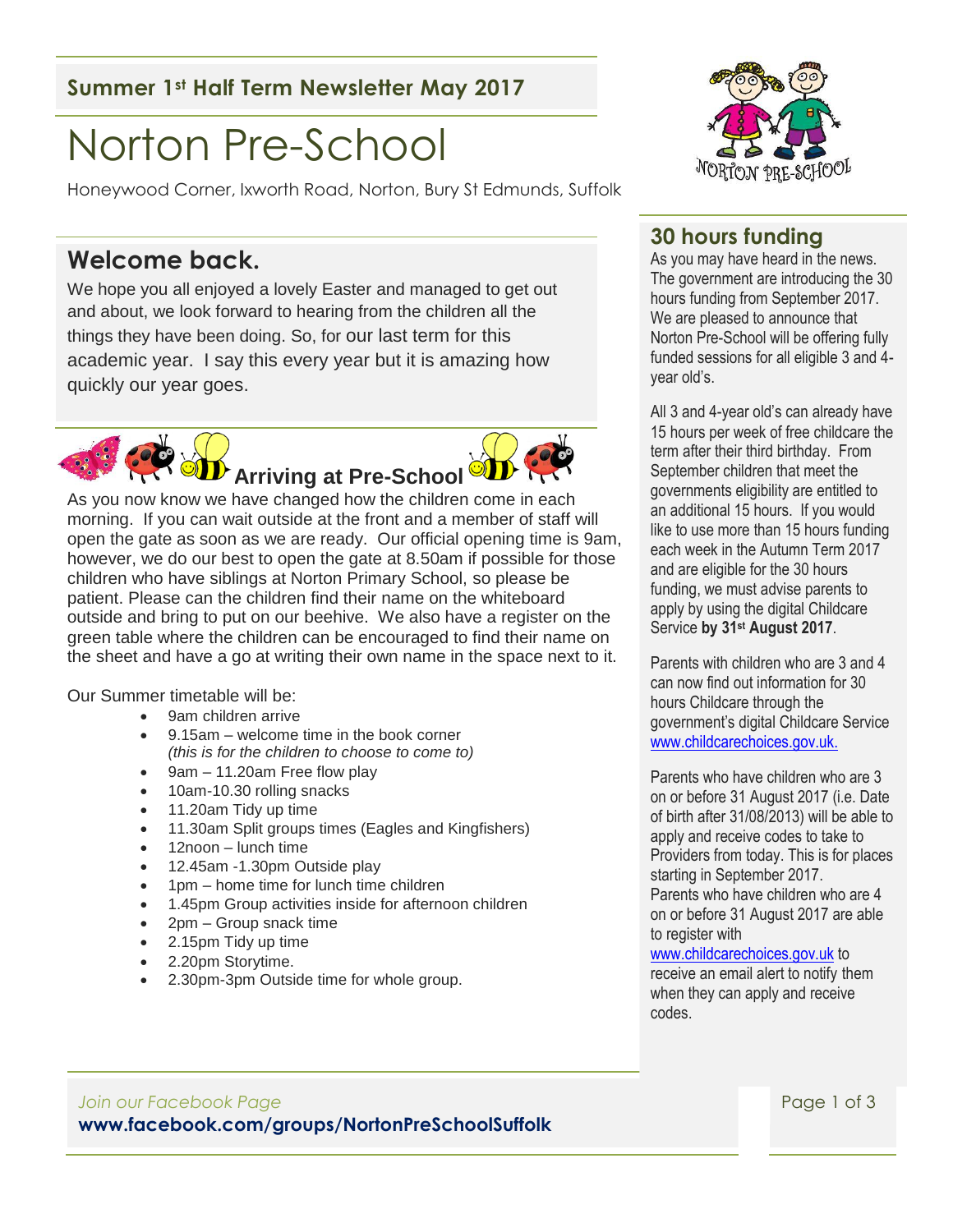# **Summer 1st Half Term Newsletter May 2017**

#### **Warmer Weather**

We are looking forward to the weather warming up soon, so we have a few reminders for everybody to help keep the children safe this summer.

#### **Lunch Boxes**

The children's lunch boxes must contain an ice pack as we are unable to refrigerate all lunch boxes and please avoid high risk foods such as shellfish and eggs.

#### **Drink Bottles**

Please can all the children have a named drink bottle. In line with our Food and Drink Policy we must ask that they contain water only. If bottles are filled with juice we will need to replace this with water. This may seem harsh but it is recommended by health experts that children only have juice or squash with meals and is good practice for the children when they start school as they will be encouraged to have water also.

A drink of juice or squash may be supplied at lunch time with your child's lunch. The children do have an option of milk or water at snack times which are at 10am and 2pm daily.

If anyone has a concern about drink bottles or would like some advice about healthy eating please speak to Anne or your child's keyperson who will be happy to discuss this with you.

#### **Coats**

The outside area is still chilly in the mornings as the sun does not come around until late morning. Please can we ask that all children have a small coat even on hot days, so that they can access the outside every day.

#### **Sun Protection**

On hot days, the children will need to bring with them a named sunhat (preferably one that covers the back of their neck). Please apply sun cream to your child before they arrive at Pre-School each morning. Children that stay all day should bring a named bottle of sun cream and a member of staff will help your child to reapply the cream before going outside in the afternoon.

#### **Saying goodbye**

We will sadly be saying goodbye to Wendy at the end of this academic year. After 10 years, Wendy has decided to move on to a new challenge. She will be sadly missed.

#### **Vacancies**

We are now advertising for a replacement for Wendy. We are looking for a level 3 practitioner to start in September. We would also like to recruit 2 staff for bank staff to start as soon as possible.

#### *Join our Facebook Page*

**www.facebook.com/groups/NortonPreSchoolSuffolk**



# **Upcoming Events**

#### **Sunday 28th May Parent Helping Hands Gardening Event.**

Please come and help revamp our garden for the Summer.

#### **Saturday 10th June –**

Father's Day event Details of all these events will follow in due course.

### **Spare clothes.**

We are desperate for boy's trousers/jeans 2-3 and 4-5 years. If you have anything you can spare we would appreciate donations.

# **Holiday Club Dates**

We are now taking bookings for the following holiday clubs.

#### **MAY HALF TERM**

Our half term Holiday club will be open **Tuesday 30th May – Friday 2<sup>nd</sup> June** 

#### **SUMMER HOLIDAY CLUB**

**Monday 24th July – Friday 19th August**

#### **Open 8am – 6pm**.

Children aged 2-11years are welcome, activities to suit all ages.